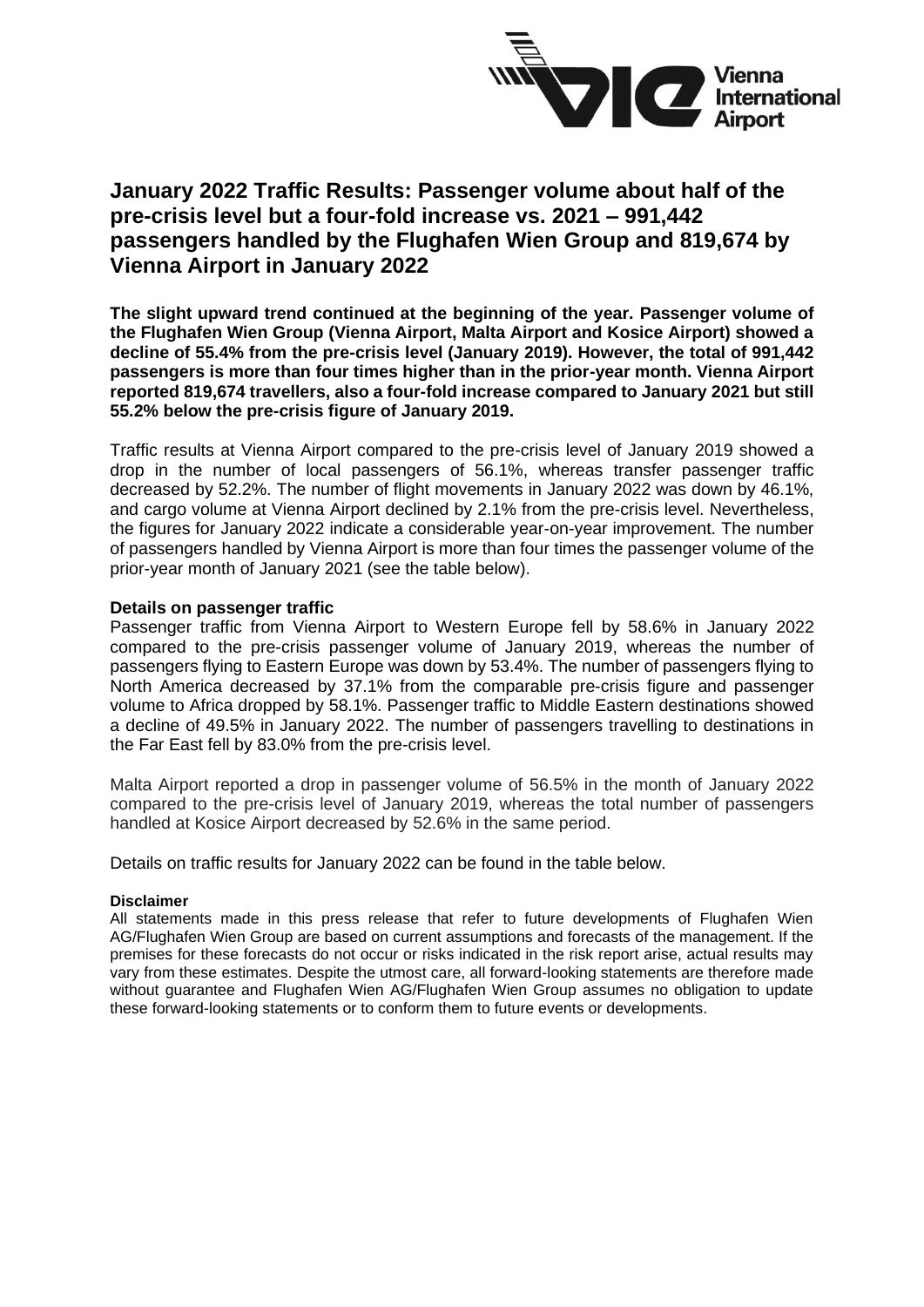# **Traffic Development January 2022**

# **Vienna Airport (VIE)**

|                                | 01/2022 | 01/2021 | 01/2019   | Diff. %<br>to 2019 |
|--------------------------------|---------|---------|-----------|--------------------|
| Passengers arr+dep+transit     | 819,674 | 198,295 | 1,830,923 | $-55.2$            |
| Local passengers arr+dep       | 635,374 | 148,310 | 1,448,127 | $-56.1$            |
| Transfer passengers<br>arr+dep | 180,110 | 47,366  | 376,568   | $-52.2$            |
| Flight movements arr+dep       | 9,801   | 3,733   | 18,171    | $-46.1$            |
| Cargo arr+dep (in tonnes)      | 20,770  | 19,735  | 21,226    | $-2.1$             |
| MTOW (in tonnes)               | 432,540 | 170,873 | 745,018   | $-41.9$            |

## **Malta Airport (MLA, fully consolidated)**

|                                | 01/2022 | 01/2021 | 01/2019 | Diff. %<br>to 2019 |
|--------------------------------|---------|---------|---------|--------------------|
| Passengers arr+dep+transit     | 159,357 | 38,936  | 365,995 | $-56.5$            |
| Local passengers arr+dep       | 158,960 | 38,782  | 364,047 | $-56.3$            |
| Transfer passengers<br>arr+dep | 396     | 154     | 1.948   | -79.7              |
| Flight movements arr+dep       | 1,704   | 621     | 3,187   | $-46.5$            |
| Cargo arr+dep (in tonnes)      | 1,188   | 1,075   | 1,335   | $-11.0$            |
| MTOW (in tonnes)               | 65,919  | 21,934  | 120,658 | $-45.4$            |

## **Kosice Airport (KSC, consolidated at equity)**

|                                | 01/2022        | 01/2021 | 01/2019 | Diff. %<br>to 2019 |
|--------------------------------|----------------|---------|---------|--------------------|
| Passengers arr+dep+transit     | 12,411         | 2,885   | 26,163  | $-52.6$            |
| Local passengers arr+dep       | 12,411         | 2,885   | 25,906  | $-52.1$            |
| Transfer passengers<br>arr+dep | $\Omega$       |         |         | n.a.               |
| Flight movements arr+dep       | 122            | 38      | 381     | $-68.0$            |
| Cargo arr+dep (in tonnes)      | $\overline{0}$ | 0       | 4       | $-100.0$           |
| MTOW (in tonnes)               | 4,049          | 1.134   | 8,290   | $-51.2$            |

### **Vienna Airport and strategic investments (VIE, MLA, KSC)**

|                                | 01/2022 | 01/2021 | 01/2019   | Diff. %<br>to 2019 |
|--------------------------------|---------|---------|-----------|--------------------|
| Passengers arr+dep+transit     | 991,442 | 240,116 | 2,223,081 | $-55.4$            |
| Local passengers arr+dep       | 806,745 | 189,977 | 1,838,080 | $-56.1$            |
| Transfer passengers<br>arr+dep | 180,506 | 47,520  | 378,516   | $-52.3$            |
| Flight movements arr+dep       | 11,627  | 4,392   | 21,739    | -46.5              |
| Cargo arr+dep (in tonnes)      | 21,958  | 20,810  | 22,564    | $-2.7$             |
| MTOW (in tonnes)               | 502,508 | 193,941 | 873,966   | $-42.5$            |

*Note: Total number of passengers includes local, transfer and transit passengers, Traffic data adjusted.*

#### **Contact: Press Office of Flughafen Wien AG** Peter Kleemann, Company Spokesperson Tel.: (+43-1-) 7007-23000 E-mail: [p.kleemann@viennaairport.com,](mailto:p.kleemann@viennaairport.com) Website: www.viennaairport.com